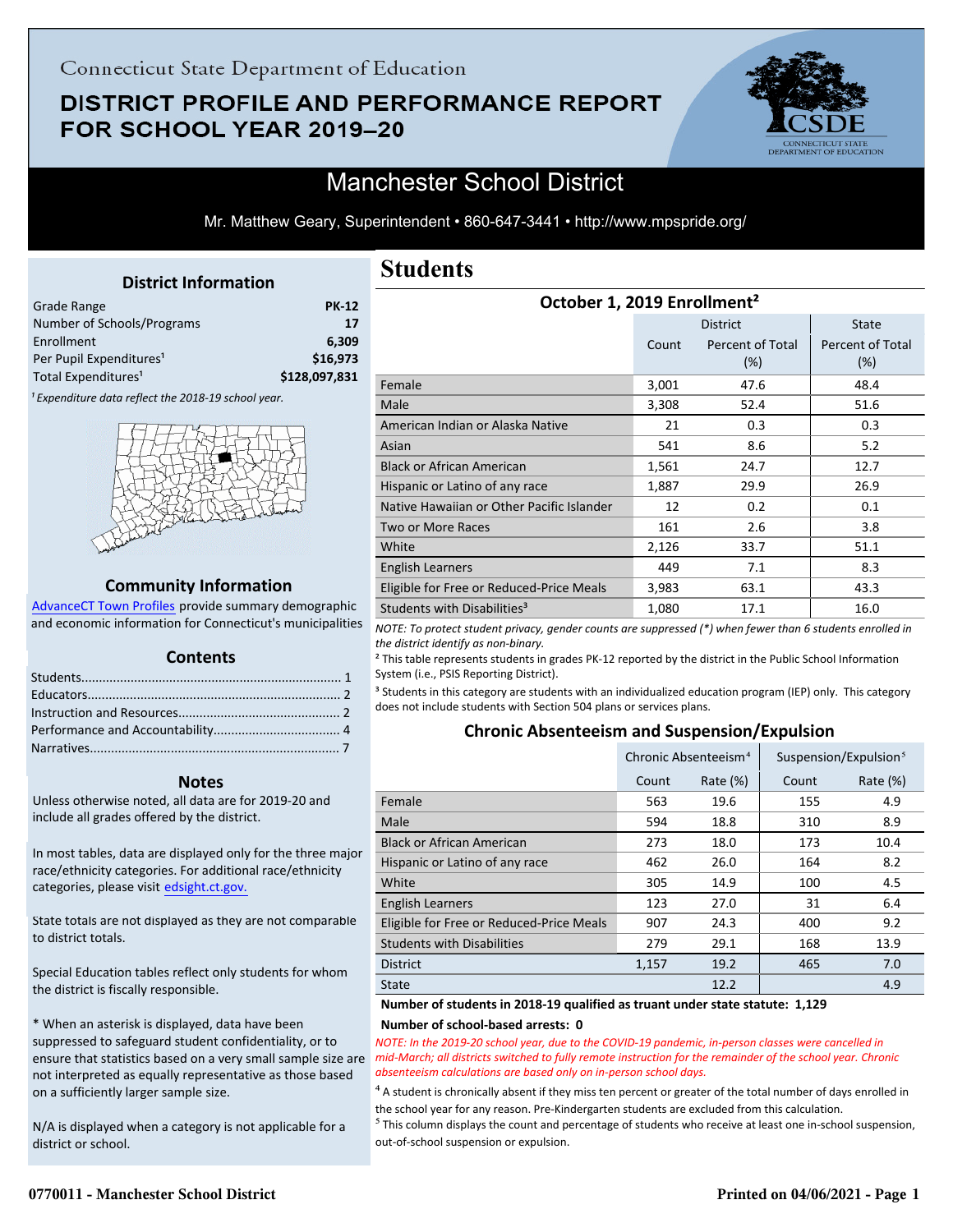## **Educators**

**Full-Time Equivalent (FTE)<sup>1</sup> Staff** 

|                                                           | <b>FTF</b> |
|-----------------------------------------------------------|------------|
| <b>General Education</b>                                  |            |
| <b>Teachers and Instructors</b>                           | 488.9      |
| Paraprofessional Instructional Assistants                 | 85.2       |
| <b>Special Education</b>                                  |            |
| <b>Teachers and Instructors</b>                           | 91.0       |
| Paraprofessional Instructional Assistants                 | 113.5      |
| <b>Administrators, Coordinators and Department Chairs</b> |            |
| District Central Office                                   | 16.9       |
| School Level                                              | 37.8       |
| Library/Media                                             |            |
| Specialists (Certified)                                   | 12.0       |
| <b>Support Staff</b>                                      | 9.3        |
| Instructional Specialists Who Support Teachers            | 28.0       |
| Counselors, Social Workers and School Psychologists       | 65.1       |
| <b>School Nurses</b>                                      | 19.8       |
| Other Staff Providing Non-Instructional Services/Support  | 357.9      |

## **Educators by Race/Ethnicity**

|                                              |       | <b>District</b>         | State                   |
|----------------------------------------------|-------|-------------------------|-------------------------|
|                                              | Count | Percent of Total<br>(%) | Percent of Total<br>(%) |
| American Indian or Alaska Native             | 3     | 0.4                     | 0.1                     |
| Asian                                        | 10    | 1.3                     | 1.2                     |
| <b>Black or African American</b>             | 44    | 5.9                     | 4.0                     |
| Hispanic or Latino of any race               | 36    | 4.8                     | 4.1                     |
| Native Hawaiian or Other Pacific<br>Islander | O     | 0.0                     | 0.1                     |
| Two or More Races                            | O     | 0.0                     | 0.1                     |
| White                                        | 653   | 87.5                    | 90.4                    |

<sup>1</sup> In the full-time equivalent count, staff members working part-time in the school are counted as a fraction of full-time. For example, a teacher who works half-time in a school contributes 0.50 to the school's staff count.

## **Classroom Teacher Attendance: 2018-19**

|                                                                   | District | <b>State</b> |
|-------------------------------------------------------------------|----------|--------------|
| Average Number of FTE Days Absent Due to Illness or Personal Time | 10.8     |              |

# **Instruction and Resources**

## **11th and 12th Graders Enrolled in College-and-Career-Readiness Courses during High School²**

|                                          | 11th  |             |       | 12 <sub>th</sub> |
|------------------------------------------|-------|-------------|-------|------------------|
|                                          | Count | Rate $(\%)$ | Count | Rate $(\%)$      |
| <b>Black or African American</b>         | 80    | 84.2        | 107   | 92.2             |
| Hispanic or Latino of any race           | 97    | 90.7        | 109   | 94.8             |
| White                                    | 139   | 95.9        | 120   | 90.2             |
| <b>English Learners</b>                  | 18    | 90.0        | 26    | 92.9             |
| Eligible for Free or Reduced-Price Meals | 188   | 88.7        | 217   | 91.9             |
| <b>Students with Disabilities</b>        | 41    | 82.0        | 66    | 78.6             |
| <b>District</b>                          | 363   | 91.2        | 384   | 93.2             |
| State                                    |       | 75.8        |       | 84.8             |

² College-and-Career-Readiness Courses include Advanced Placement®(AP), International Baccalaureate®(IB), Career and Technical Education(CTE), workplace experience and dual enrollment courses.

### **Students with Disabilities Who Spend 79.1 to 100 Percent of Time with Nondisabled Peers³**

|                                | Count | Rate $(\%)$ |
|--------------------------------|-------|-------------|
| Autism                         | 54    | 41.2        |
| <b>Emotional Disturbance</b>   | 34    | 41.0        |
| <b>Intellectual Disability</b> | 8     | 28.6        |
| Learning Disability            | 311   | 81.4        |
| Other Health Impairment        | 170   | 64.2        |
| <b>Other Disabilities</b>      | 15    | 26.8        |
| Speech/Language Impairment     | 84    | 80.8        |
| <b>District</b>                | 676   | 64.4        |
| State                          |       | 67.8        |

<sup>3</sup> This table represents students ages 6-21 for whom the district is fiscally responsible (i.e., Nexus District students with an IEP or services plan).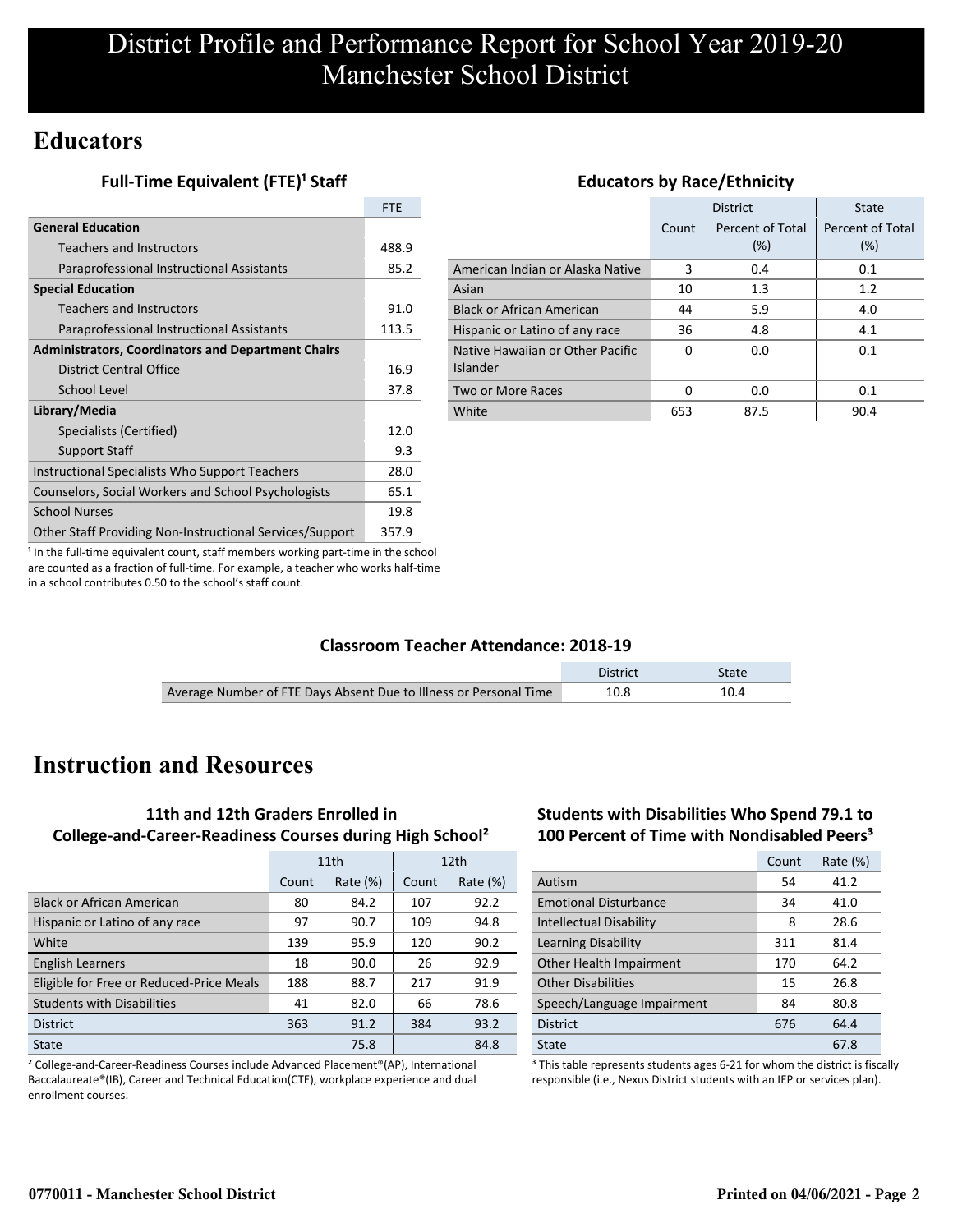## **Students with Disabilities by Primary Disability<sup>1</sup>**

|                                | <b>District</b> | State       |             |
|--------------------------------|-----------------|-------------|-------------|
|                                | Count           | Rate $(\%)$ | Rate $(\%)$ |
| Autism                         | 142             | 1.9         | 2.0         |
| <b>Emotional Disturbance</b>   | 83              | 1.1         | 1.1         |
| <b>Intellectual Disability</b> | 28              | 0.4         | 0.5         |
| Learning Disability            | 382             | 5.1         | 5.7         |
| Other Health Impairment        | 268             | 3.6         | 3.3         |
| <b>Other Disabilities</b>      | 85              | 1.1         | 1.1         |
| Speech/Language                | 132             | 1.8         | 1.8         |
| Impairment                     |                 |             |             |
| <b>All Disabilities</b>        | 1.120           | 15.0        | 15.6        |

 $1$  This table represents students in grades K-12 for whom the district is fiscally responsible (i.e., Nexus District students with an IEP or services plan).

### **Students with Disabilities Placed Outside of the District²**

|                                             | <b>District</b> | <b>State</b> |             |
|---------------------------------------------|-----------------|--------------|-------------|
|                                             | Count           | Rate $(\%)$  | Rate $(\%)$ |
| Public Schools in<br><b>Other Districts</b> | 153             | 13.7         | 8.2         |
| <b>Private Schools</b><br>or Other Settings | 64              | 5.7          | 5.0         |

² This table represents students in grades K-12 for whom the district is fiscally responsible (i.e., Nexus District students with an IEP or services plan).

## **Overall Expenditures<sup>3</sup>: 2018-19**

|                                                |               |               | Per Pupil   |
|------------------------------------------------|---------------|---------------|-------------|
|                                                | Total $(5)$   | District (\$) | State $(5)$ |
| Instruction                                    | \$75,880,378  | \$10,054      | \$10,923    |
| Support services - students                    | \$10,563,104  | \$1,704       | \$1,277     |
| Support services - instruction                 | \$9,220,996   | \$1,487       | \$682       |
| Support services - general administration      | \$1,468,308   | \$237         | \$467       |
| Support services - school based administration | \$6,145,216   | \$991         | \$1,021     |
| Central and other support services             | \$5,027,011   | \$811         | \$679       |
| Operation and maintenance of plant             | \$12,807,364  | \$2,066       | \$1,718     |
| Student transportation services                | \$5,703,394   | \$1,337       | \$1,288     |
| Food services                                  | \$95,465      | \$15          | \$12        |
| <b>Enterprise operations</b>                   | \$1,186,596   | \$191         | \$163       |
| Minor school construction                      | $\cdot$       | $\bullet$     | \$59        |
| Total                                          | \$128,097,831 | \$16,973      | \$17,629    |

<sup>3</sup> Expenditures may be supported by local tax revenues, state grants, federal grants, municipal in-kind services, tuition and other sources.

### **Special Education Expenditures: 2018-19**

|                                                          | <b>District</b> | <b>State</b>            |                         |
|----------------------------------------------------------|-----------------|-------------------------|-------------------------|
|                                                          | Total (\$)      | Percent of<br>Total (%) | Percent of<br>Total (%) |
| <b>Teacher Salaries</b>                                  | \$10,328,188    | 32.5                    | 28.5                    |
| <b>Instructional Aide Salaries</b>                       | \$3,344,040     | 10.5                    | 10.1                    |
| Other Salaries                                           | \$2,635,827     | 8.3                     | 11.1                    |
| <b>Employee Benefits</b>                                 | \$4,005,658     | 12.6                    | 13.0                    |
| Purchased Services Other Than Transportation             | \$2,760,393     | 8.7                     | 5.7                     |
| <b>Special Education Tuition</b>                         | \$5,820,837     | 18.3                    | 22.5                    |
| <b>Supplies</b>                                          | \$382,885       | 1.2                     | 0.6                     |
| <b>Property Services</b>                                 | \$34,337        | 0.1                     | 0.3                     |
| <b>Purchased Services For Transportation</b>             | \$2,500,959     | 7.9                     | 8.0                     |
| Equipment                                                |                 | ٠                       | 0.2                     |
| All Other Expenditures                                   | \$1,703         | 0.0                     | 0.1                     |
| Total                                                    | \$31,814,829    | 100.0                   | 100.0                   |
| Percent of Total Expenditures Used for Special Education |                 | 24.8                    | 24.6                    |

## **Expenditures by Revenue Source<sup>4</sup>:**

| 2018-19         |                      |  |  |
|-----------------|----------------------|--|--|
|                 | Percent of Total (%) |  |  |
|                 | Excluding            |  |  |
|                 | School               |  |  |
|                 | Construction         |  |  |
| Local           | 63.4                 |  |  |
| State           | 30.2                 |  |  |
| Federal         | 4.1                  |  |  |
| Tuition & Other | 2.3                  |  |  |

⁴ Revenue sources do not include state-funded Teachers' Retirement Board contributions, Connecticut Technical Education and Career System (CTECS) operations, CSDE-budgeted costs for salaries and leadership activities and other state-funded school districts (e.g., Dept. of Children and Families and Dept. of Correction).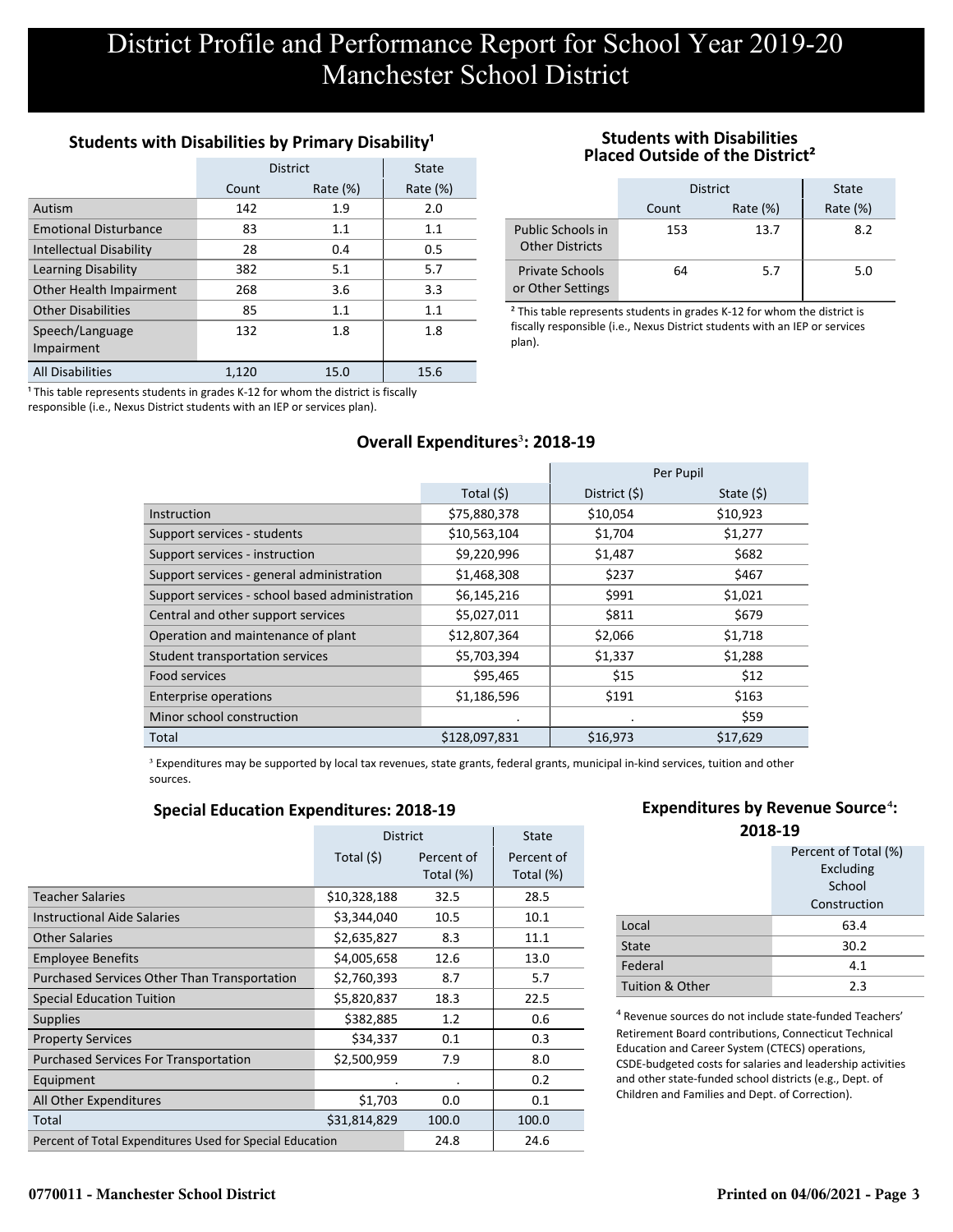# **Performance and Accountability**

## **District Performance Index (DPI)**

A District Performance Index (DPI) is the average performance of students in a subject area (i.e., ELA, Mathematics or Science) on the state summative assessments. The DPI ranges from 0-100. A DPI is reported for all students tested in a district and for students in each individual student group. Connecticut's ultimate target for a DPI is 75.

*[NOTE: Due to widespread school closures related to the novel Coronavirus disease \(COVID-19\), Connecticut's request for a waiver of statewide assessment, accountability and](https://portal.ct.gov/-/media/SDE/Student-Assessment/Main-Assessment/CT-Covid19-WaiverResponse.pdf) reporting requirements in the Elementary and Secondary Education Act (ESEA) for the 2019-2020 school year was approved. Therefore, no table is shown here. For additional information, please view Connecticut's waiver response at: https://portal.ct.gov/-/media/SDE/Student-Assessment/Main-Assessment/CT-Covid19-WaiverResponse.pdf*

### **National Assessment of Educational** Progress (NAEP): Percent At or Above Proficient<sup>1</sup>

|                        | <b>NAEP 2019</b> | <b>NAEP 2013</b> |          |
|------------------------|------------------|------------------|----------|
| <b>READING</b>         |                  | Grade 4 Grade 8  | Grade 12 |
| Connecticut            | 40               | 41               | 50       |
| <b>National Public</b> | 34               | 32               | 36       |
| <b>MATH</b>            |                  | Grade 4 Grade 8  | Grade 12 |
| Connecticut            | 45               | 39               | 32       |
| <b>National Public</b> | 40               | 33               | 25       |

<sup>1</sup> NAEP is often called the "Nation's Report Card." It is sponsored by the U.S. Department of Education. This table compares Connecticut's performance to that of national public school students. Performance standards for state assessments and NAEP are set independently. Therefore, one should not expect performance results to be the same across Smarter Balanced and NAEP. Instead, NAEP results are meant to complement other state assessment data. To view performance on NAEP by student group, click here.

## **Physical Fitness Tests: Students Reaching Health Standard**

*NOTE: Due to widespread school closures related to the novel Coronavirus disease (COVID-19), Connecticut's request for a waiver of statewide assessment, accountability [and reporting requirements in the Elementary and Secondary Education Act \(ESEA\) for the](https://portal.ct.gov/-/media/SDE/Student-Assessment/Main-Assessment/CT-Covid19-WaiverResponse.pdf) 2019-2020 school year was approved. Therefore, no table is shown here. For additional information, please view Connecticut's waiver response at: https://portal.ct.gov/-/media/SDE/Student-Assessment/Main-Assessment/ CT-Covid19-WaiverResponse.pdf*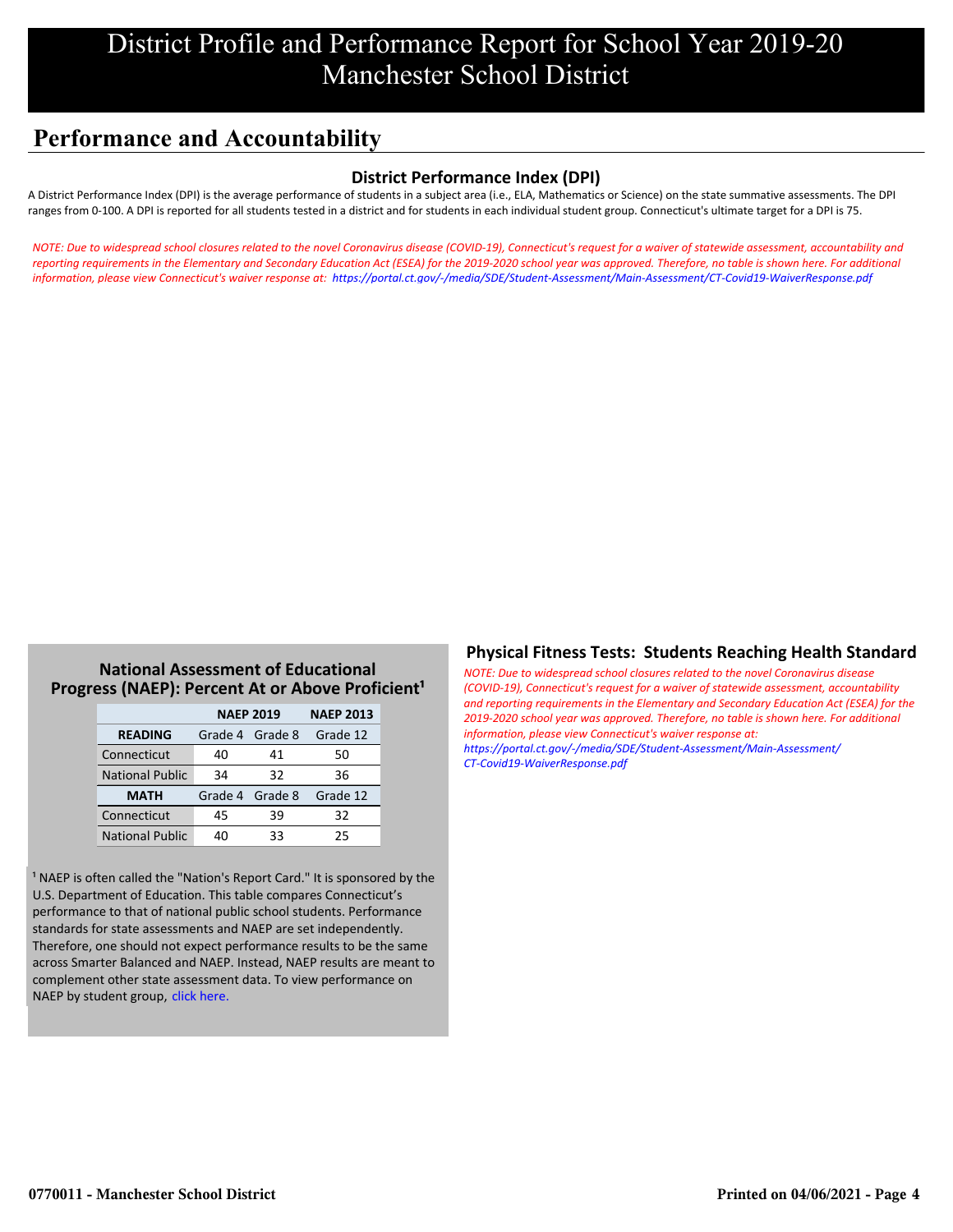### **Cohort Graduation: Four-Year<sup>1</sup>**

|                                          | 2018-19                   |             |  |
|------------------------------------------|---------------------------|-------------|--|
|                                          | Cohort Count <sup>2</sup> | Rate $(\%)$ |  |
| <b>Black or African American</b>         | 112                       | 76.8        |  |
| Hispanic or Latino of any race           | 130                       | 75.4        |  |
| <b>English Learners</b>                  | 29                        | 86.2        |  |
| Eligible for Free or Reduced-Price Meals | 318                       | 76.4        |  |
| <b>Students with Disabilities</b>        | 80                        | 51.3        |  |
| <b>District</b>                          | 482                       | 82.2        |  |
| State                                    |                           | 88.5        |  |

<sup>1</sup> The four-year cohort graduation rate represents the percentage of first-time 9th graders who earn a standard high school [diploma within four years.](http://www.sde.ct.gov/sde/cwp/view.asp?a=2758&q=334898)

<sup>2</sup> Cohort count includes all students in the cohort as of the end of the 2018-19 school year.

## **11th and 12th Graders Meeting Benchmark on at Least One College Readiness Exam**

*NOTE: Due to widespread school closures related to the novel Coronavirus disease (COVID-19), Connecticut's request for a waiver of statewide assessment, accountability and reporting requirements in the Elementary and Secondary Education Act (ESEA) for the 2019-2020 school year was approved. Therefore, no table is shown here. For additional information, please view Connecticut's waiver response at:*

*[https://portal.ct.gov/-/media/SDE/Student-Assessment/Main-Assessment/CT-Covid19-Waiver](https://portal.ct.gov/-/media/SDE/Student-Assessment/Main-Assessment/CT-Covid19-WaiverResponse.pdf) Response.pdf*

### **College Entrance and Persistence**

|                                                    | Class of 2019         | Class of 2018            |
|----------------------------------------------------|-----------------------|--------------------------|
|                                                    | Entrance <sup>3</sup> | Persistence <sup>4</sup> |
|                                                    | Rate $(\%)$           | Rate $(\%)$              |
| Female                                             | 71.9                  | 80.9                     |
| Male                                               | 60.6                  | 86.2                     |
| <b>Black or African American</b>                   | 53.7                  | 79.5                     |
| Hispanic or Latino of any race                     | 57.5                  | 63.3                     |
| White                                              | 73.3                  | 89.3                     |
| English Learners                                   | 64.3                  | $\ast$                   |
| Eligible for Free or<br><b>Reduced-Price Meals</b> | 58.1                  | 76.6                     |
| <b>Students with Disabilities</b>                  | 42.4                  | $\ast$                   |
| <b>District</b>                                    | 66.2                  | 83.3                     |
| <b>State</b>                                       | 71.5                  | 87.5                     |

<sup>3</sup> College entrance refers to the percent of high school graduates from the year who enrolled in college any time during the first year after high school.

⁴ College persistence refers to the percent of students who enrolled in college the first year after high school and returned for a second year (Freshman to Sophomore persistence).

Source: National Student Clearinghouse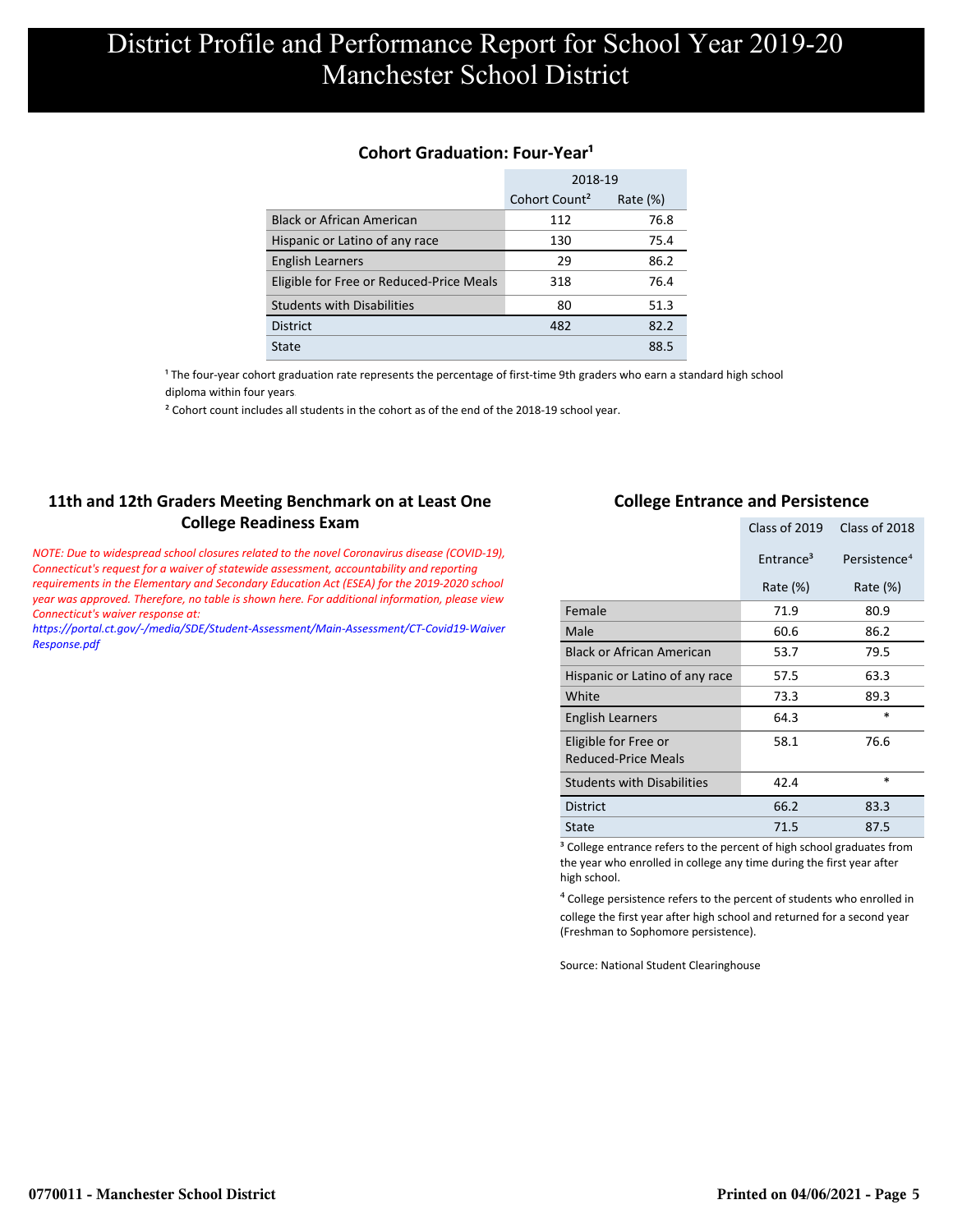#### **Next Generation Accountability Results**

Connecticut's Next Generation Accountability System is a broad set of 12 indicators that help tell the story of how well a district/school is preparing its students for success in college, careers, and life. It moves beyond test scores and graduation rates to provide a more holistic, multifactor perspective of district and school performance.

*NOTE: Due to widespread school closures related to the novel Coronavirus disease (COVID-19), Connecticut's request for a waiver of statewide assessment, accountability and reporting requirements in the Elementary and Secondary Education Act (ESEA) for the 2019-2020 school year was approved. Therefore, a modified table is shown below. All [indicators that were not calculated for the 2019-20 school year \(including overall Accountability Index\) have been excluded and columns that referenced points have also been](https://portal.ct.gov/-/media/SDE/Student-Assessment/Main-Assessment/CT-Covid19-WaiverResponse.pdf) removed to avoid confusion. For additional information, please view Connecticut's waiver response at:*

*https://portal.ct.gov/-/media/SDE/Student-Assessment/Main-Assessment/CT-Covid19-WaiverResponse.pdf*

| Indicator                                             |                            | Index/Rate | <b>Target</b> |       |
|-------------------------------------------------------|----------------------------|------------|---------------|-------|
| <b>Progress Toward English</b>                        | Literacy                   | 64.7%      | 100%          | 60.4% |
| Proficiency                                           | Oral                       | 56.4%      | 100%          | 57.6% |
| Chronic Absenteeism                                   | <b>All Students</b>        | 19.2%      | $<=5%$        | 12.2% |
|                                                       | <b>High Needs Students</b> | 23.5%      | <=5%          | 18.0% |
| <b>Preparation for CCR</b>                            | % Taking Courses           | 92.2%      | 75%           | 80.4% |
| On-track to High School Graduation                    |                            | 83.0%      | 94%           | 88.4% |
| 4-year Graduation All Students (2019 Cohort)          |                            | 82.2%      | 94%           | 88.5% |
| 6-year Graduation - High Needs Students (2017 Cohort) |                            | 87.6%      | 94%           | 84.5% |
| Postsecondary Entrance (Class of 2019)                |                            | 66.1%      | 75%           | 71.5% |
| <b>Arts Access</b>                                    |                            | 44.6%      | 60%           | 51.8% |

*NOTE: A dot (.) appears in the table above when there are fewer than 20 students in the student group or the indicator is not applicable based on grades served.*

| <b>Gap Indicators</b>      |       |       |      | Non-High Needs Rate <sup>1</sup> High Needs Rate Size of Gap State Gap Mean +1 Stdev <sup>2</sup> Is Gap an Outlier? <sup>2</sup> |  |
|----------------------------|-------|-------|------|-----------------------------------------------------------------------------------------------------------------------------------|--|
| <b>Graduation Rate Gap</b> | 94.0% | 87.6% | 6.4% | 10.9%                                                                                                                             |  |

<sup>1</sup> If the Non-High Needs Rate exceeds the ultimate target (75 for Performance Index and 94% for graduation rate), the ultimate target is used for gap calculations. <sup>2</sup> If the size of the gap exceeds the state mean gap plus one standard deviation, the gap is an outlier.

*NOTE: A dot (.) appears in the table above when there are fewer than 20 students in at least one of the student groups used to calculate the gap measure or the indicator is not applicable based on grades served.*



**Supporting Resources:**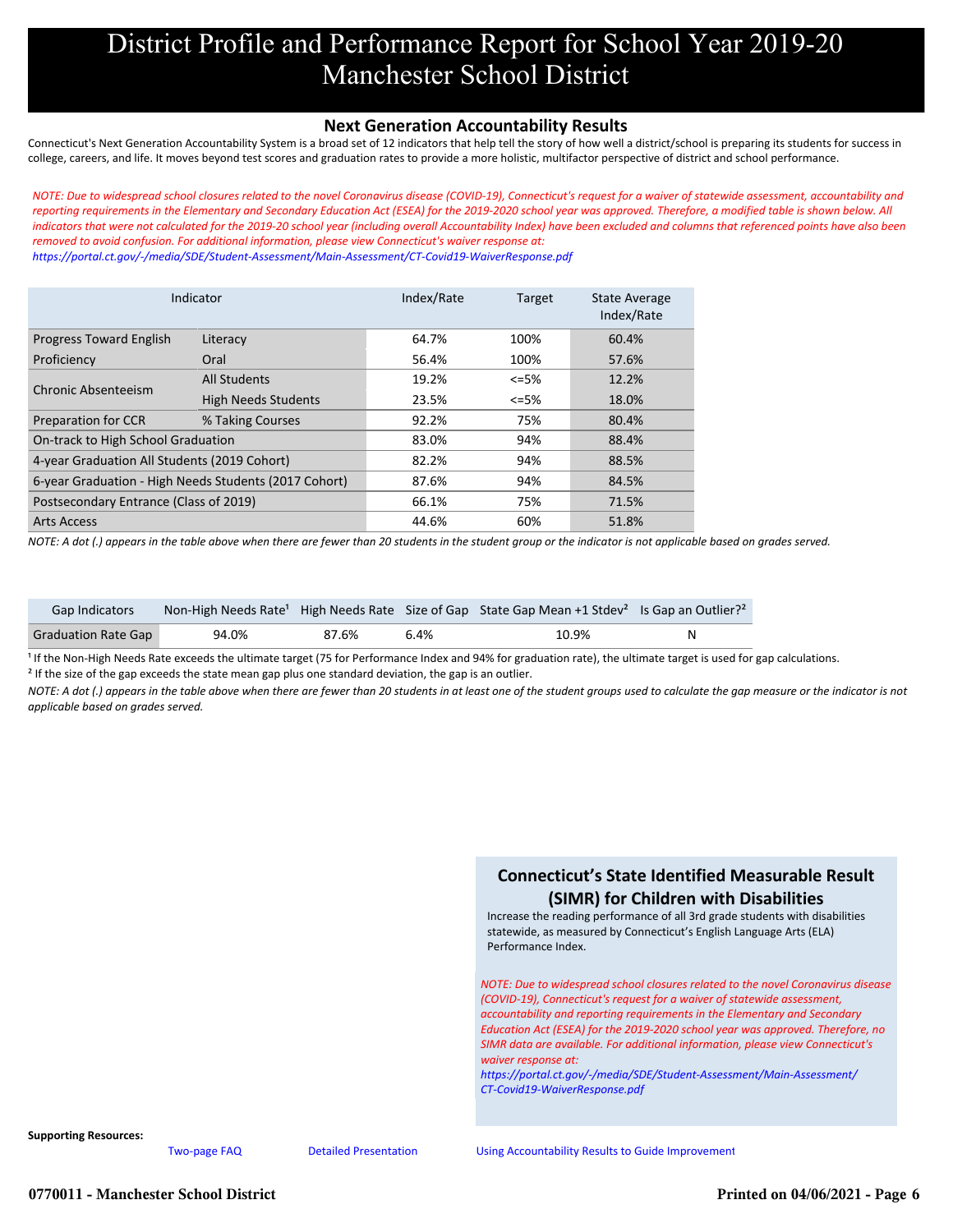# **Narratives**

## **School District Improvement Plans and Parental Outreach Activities**

Parental outreach became an especially crucial area of focus in mid-March, when our buildings were closed due to the pandemic, and the District Improvement Plan served as a vital compass moving forward, ensuring that new procedures and practices made necessary by the pivot to distance learning and support were developed in alignment with district goals and priorities Regarding parental outreach, when the state decreed that buildings be closed we made an immediate decision to commit to having staff make phone calls to every district family to assess needs and offer support. This 'human connection' paid produced benefits in strengthening the home-school connection. In addition, we used emails and social media to disseminate information through daily emails from the superintendent that included updates as well as tips for families to support their students, links to resources and more. The aforementioned District Improvement Plan, created and monitored by our District Improvement Team, drives the work to improve Manchester Public Schools. The team consists of four sub-committees each with oversight of one of the four areas of the plan - systems, talent, academics, and culture and climate. To support the work involved to effectively monitor teaching and learning, the number of people on the team has been expanded to include a cross section of positions and representation from all schools. Members of the District Improvement Team were also assigned to a Core Planning Team that convened in mid-March to make decisions about the final three months of the 2019-20 academic year. Throughout the year, the district continued its focus on delivering rigorous, engaging instruction with fidelity, using the workshop model K-8 while in buildings. We remain committed to enhancing opportunities for personalized learning for all students PreK-12. Teams of teachers, with the support of instructional coaches and administrators, met regularly to discuss research-based strategies to strengthen instruction PreK-12. This work includes intentional efforts to strengthen programming for students with disabilities. To support robust student learning, the district remains focused on actively engaging families as partners in their children's education. Pre-March, literacy and numeracy events, as well as strengthened parent conferences were integrated at the elementary level to support parents as partners. These efforts allowed us to develop a comprehensive approach to partnering with parents around student learning, which we continue to refine. The district has Family Resource Centers at each of its seven elementary schools and at Bennet Academy. The district also has an ambitious communication plan that includes weekly newsletters sent to PreK-4 families, 5-6 families, 7-8 families and 9-12 families. The district also introduced individualized attendance report cards so that families received updates on each child at least once a month. The MPS mission includes forging an active partnership with families and the community as we work together to create safe, inclusive schools where equity is the norm and excellence is the goal. While the circumstances changed dramatically during the 2019-20 school year our commitment to that mission never wavered.

## **Efforts to Reduce Racial, Ethnic and Economic Isolation**

The pandemic presented new challenges in our work to reduce racial, ethnic and economic isolation during the last school year and the unrest in our country surrounding continuing racial injustices created an even greater sense of urgency. These stressors arrived even as the persistent achievement gap across the district had us committed to provide more rigorous standards for all students and expand interventions to support students who struggle. As part of our efforts to better understand the experiences of our most marginalized students, families, and staff we continued our partnership with a social justice organization and international research organization with expertise in educational equity to design, implement, and analyze the results of our Equity Informed School Climate Assessment, which was given during 2017-18 and has created a foundation for the creation of a blueprint driving our work. By examining the experiences of our community members through the lens of race and its intersections with all other social identities, we now better understand what we can do to provide every student with what they need to be successful. We are using the results of the climate assessment to address inequities and systemic barriers in order to ensure our schools are positive environments where all students achieve at high levels. Our work in this area has many dimensions and includes our embedding equity-related goals into the district improvement plan, adopting a multicultural curriculum framework, and creating an equity policy. During the 2019-20 academic year all staff were required to participate in professional development (1 full day, 4 half days, and multiple staff meetings) focused on race and equity. Administrators across the district led the work, having been prepared a year earlier by participating in eight three-hour-long equity-related professional learning sessions. These sessions included in-house presentations and presentations by outside consultants. In order to create more opportunities for youth voice, youth joined adults in attending conferences and hearing from national experts, learning about a variety of topics including history, racial identity, intersectionality, systemic racism, and more.